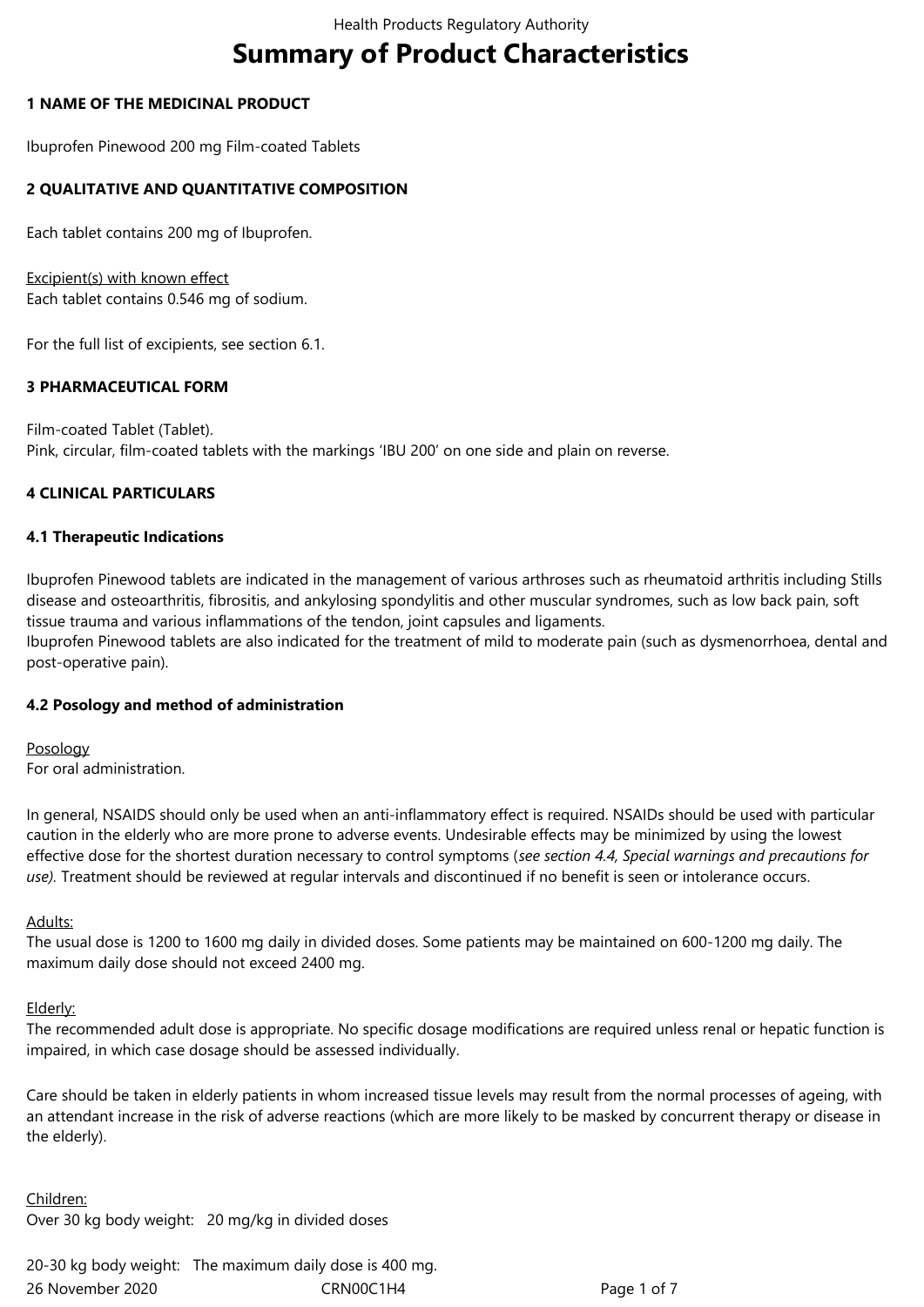Under 20 kg body weight: Not recommended.

If in children and adolescents this medicinal product is required for more than 3 days, or if symptoms worsen a doctor should be consulted.

## **4.3 Contraindications**

Hypersensitivity to the active substance, aspirin and other non-steroidal anti-inflammatory agents or to any of the excipients listed in section 6.1.

History of gastrointestinal bleeding or perforation, related to previous NSAID's therapy. Active or history of recurrent peptic ulcer/haemorrhage (two or more distinct episodes of proven ulceration or bleeding).

Severe hepatic failure (see section 4.4)

Severe renal failure (see section 4.4)

Severe heart failure (NYHA Class IV) or coronary heart disease (see section 4.4)

#### **4.4 Special warnings and precautions for use**

The use of Ibuprofen Pinewood tablets with concomitant NSAIDs including cyclooxygenase-2-selective inhibitors should be avoided. Undesirable effects may be reduced by using the minimum effective dose for the shortest possible duration necessary to control symptoms (*see section 4.2, Posology and method of administration and GI and cardiovascular risks below*). Patients treated with NSAIDs long-term should undergo regular medical supervision to monitor for adverse events.

Exceptionally, varicella can be at the origin of serious cutaneous and soft tissue infectious complications. To date, the contributing role of NSAIDs in the worsening of these infections cannot be ruled out. Thus, it is advisable to avoid use of Ibuprofen Pinewood tablets in case of varicella.

#### Renal

In patients with renal impairment caution is required as renal function may further deteriorate (see section 4.3 and section 4.8) Assessment of renal function should occur prior to the initiation of therapy and regularly thereafter. The dose should be kept as low as possible and renal function should be monitored.

There is a risk of renal impairment in dehydrated children and adolescents.

Use with caution in patients with hepatic dysfunction (see section 4.3 and section 4.8)

Elderly patients are particularly susceptible to the adverse effects of NSAIDs especially gastro-intestinal bleeding and perforation which may be fatal *(see section 4.2.).* Prolonged use of NSAIDs in the elderly is not recommended. Where prolonged therapy is required, patients should be reviewed regularly.

#### Gastrointestinal bleeding, ulceration and perforation

Gastrointestinal bleeding, ulceration or perforation which can be fatal, has been reported with all NSAIDs and can occur at any time during treatment with or without warning symptoms or a previous history of serious gastrointestinal events. The risk of GI bleeding, ulceration or perforation is higher with increasing NSAID doses, in patients with a history of ulcer, particularly if complicated with haemorrhage or perforation (*See section 4.3, Contraindications)* and in the elderly. These patients should commence treatment on the lowest dose available. Combination therapy with protective agents (e.g. misoprostol or proton pump inhibitors) should be considered for these patients, and also for patients requiring concomitant low-dose aspirin or other drugs likely to increase gastrointestinal risk *(See section 4.5, Interaction with other medicinal products and other forms of interactions).*

Patients with a history of GI toxicity, particularly when elderly, should report any unusual abdominal symptoms (especially GI bleeding) particularly in the initial stages of the treatment.

26 November 2020 CRN00C1H4 Page 2 of 7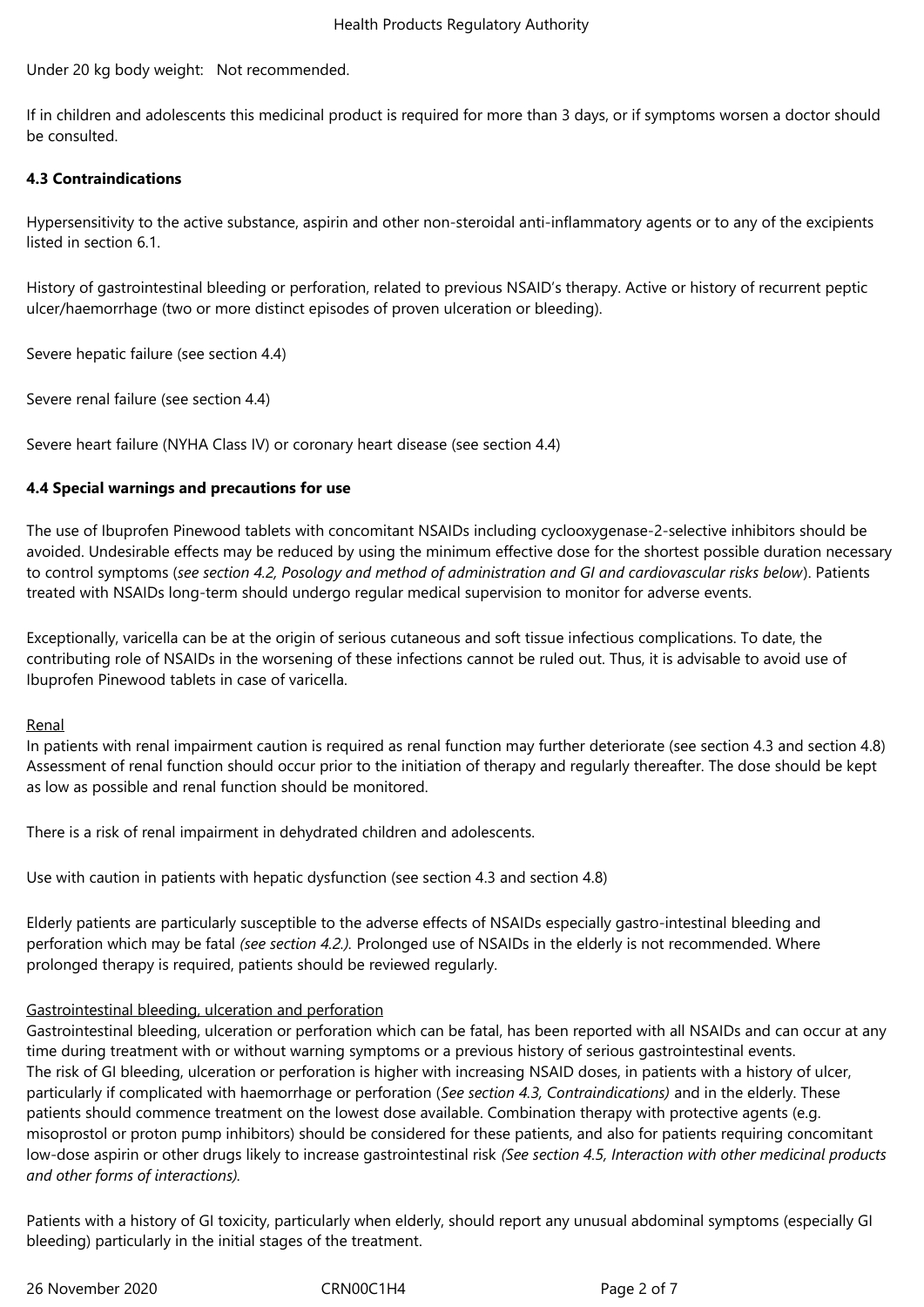#### Health Products Regulatory Authority

When GI bleeding or ulceration occurs in patients receiving Ibuprofen Pinewood Tablets, the treatment should be withdrawn.

NSAIDs should be used with care to patients with a history of gastrointestinal disease (ulcerative colitis or Crohn's disease) as their condition may be exacerbated *(See section 4.8, Undesirable effects).*

Ibuprofen Pinewood should also be used with caution in patients with asthma, atopic patients or in patients who have developed bronchospasms with other non-steroidal anti-inflammatory agents.

Caution should be advised in patients receiving concomitant medications which could increase the risk of ulceration or bleeding, such as oralcorticosteroids, anticoagulants such as warfarin, selective serotonin-reuptake inhibitors or anti-platelet agents such as aspirin *(See section 4.5, Interaction with other medicinal products and other forms of interactions).*

Signs of intolerance or unwanted effects are indications for stopping treatment.

## Cardiovascular and cerebrovascular effects

Caution (discussion with doctor or pharmacist) is required prior to starting treatment in patients with history of hypertension and/or heart failure as fluid retention; hypertension and oedema have been reported in association with NSAIDs therapy (see section 4.3).

Clinical studies suggest that use of Ibuprofen, particularly at a high dose (2400 mg/day) may be associated with a small increased risk of arterial thrombotic events (for example myocardial infarction or stroke). Overall, epidemiological studies do not suggest that low dose ibuprofen (e.g. ≤1200 mg/day) is associated with an increased risk of arterial thrombotic events.

Patients with uncontrolled hypertension, congestive heart failure (NYHA II-III), established ischaemic heart disease, peripheral arterial disease, and/or cerebrovascular disease should only be treated with ibuprofen after careful consideration and high doses (2400 mg/day) should be avoided.

Careful consideration should also be exercised before initiating long-term treatment of patients with risk factors for cardiovascular events (e.g. hypertension, hyperlipidaemia, diabetes mellitus, smoking) particularly if high doses of ibuprofen (2400 mg/day) are required.

#### Renal Effects

Caution should be used when initiating treatment with Ibuprofen in patients with considerable dehydration.

As with other NSAIDs, long-term administration of Ibuprofen has resulted in renal papillary necrosis and other renal pathological changes. Renal toxicity has also been seen in patients in whom renal prostaglandins have a compensatory role in the maintenance of renal perfusion. In these patients, administration of an NSAID may cause a dose-dependent reduction in prostaglandins formation and, secondarily, in renal blood flow, which may precipitate overt renal decompensation. Patients at greatest risk of this reaction are those with impaired renal function, heart failure, liver dysfunction, those who are taking diuretics and ACE inhibitors and the elderly. This is of particular importance in hypertension and/or cardiac impairment as renal function may deteriorate and/or fluid retention occur. Caution is therefore required in the use of Ibuprofen in such patients. Discontinuation of NSAID drug therapy is usually followed by recovery to the pre-treatment state.

As NSAIDs can interfere with platelet function, and may prolong bleeding time, they should be used with caution in patients with intracranial haemorrhage and bleeding diathesis.

The use of Ibuprofen may impair female fertility and is not recommended in women attempting to conceive. In women who have difficulties conceiving or who are undergoing investigation of infertility, withdrawal of Ibuprofen should be considered. Severe skin reactions

Serious skin reactions, some of them fatal, including exfoliative dermatitis, Stevens-Johnson syndrome and toxic epidermal necrolysis, have been reported very rarely in association with the use of NSAIDs *(See section 4.8, Undesirable effects).* Patients appear to be at highest risk of these reactions early in the course of therapy, the onset of the reaction occurring in the majority of cases within the first month of treatment. Acute generalised exanthematous pustulosis (AGEP) has been reported in relation to ibuprofen-containing products. Ibuprofen Pinewood should be discontinued at the first appearance of skin rash, mucosal lesions or any other sign of hypersensitivity.

Masking of symptoms of underlying infections

26 November 2020 CRN00C1H4 Page 3 of 7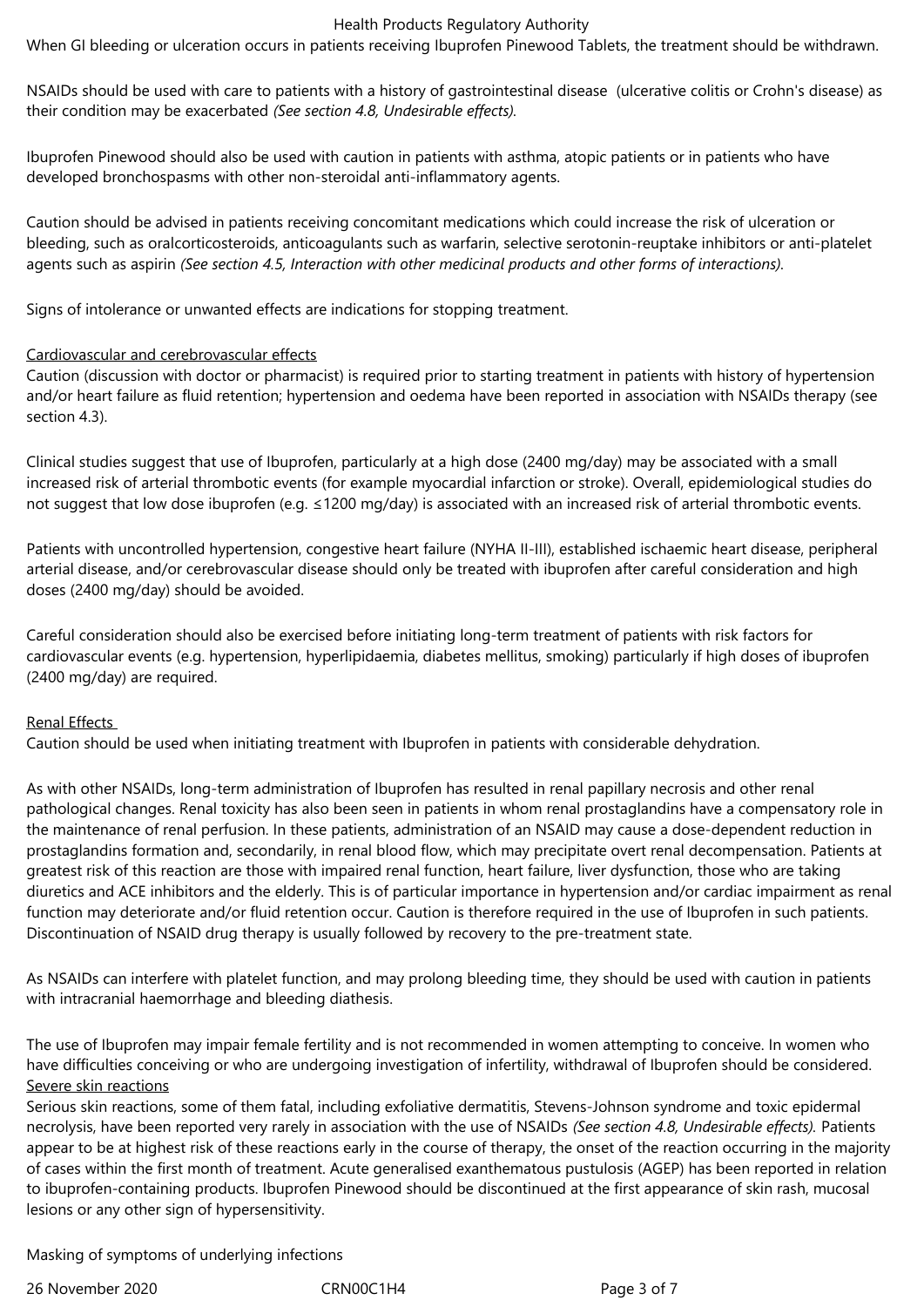## Health Products Regulatory Authority

Ibuprofen can mask symptoms of infection, which may lead to delayed initiation of appropriate treatment and thereby worsening the outcome of the infection. This has been observed in bacterial community acquired pneumonia and bacterial complications to varicella. When ibuprofen is administered for fever or pain relief in relation to infection, monitoring of infection is advised. In non-hospital settings, the patient should consult a doctor if symptoms persist or worsen.

As with other NSAIDS, ibuprofen may mask the signs of an infection.

## Aseptic Meningitis

Aseptic Meningitis has been observed on rare occasions in patients with Ibuprofen therapy. Although it is probably more likely to occur in patients with systematic lupus erythematosus and related connective tissue disease, it has been reported in patients who do not have an underlying chronic disease.

This medicine contains less than 1 mmol sodium (23 mg) per tablet, that is to say essentially 'sodium free'.

## **4.5 Interaction with other medicinal products and other forms of interactions**

Care should be taken in patients treated with any of the following drugs as interactions have been reported:

*Antihypertensives*: reduced antihypertensive effect

*Diuretics*: reduced diuretic effect. Diuretics can increase the risk of nephrotoxicity of NSAIDs.

*Cardiac glycosides*: NSAIDs may exacerbate cardiac failure, reduce GFR and increase plasma cardiac glycoside levels.

*Lithium*: decreased elimination of lithium

*Methotrexate*: decreased elimination of methotrexate

*Ciclosporin*: increased risk of nephrotoxicity with NSAIDs

*Other NSAIDs*: avoid concomitant use of two or more NSAIDs

*Corticosteroids*: increased risk of gastrointestinal ulceration or bleeding *(see section 4.4, Special warnings and precautions for use).*

*Anticoagulants*: NSAIDs may enhance the effects of anticoagulants such as warfarin, *(see section 4.4, Special warnings and precautions for use).*

*Quinolone antibiotics*: animal data indicate that NSAIDs can increase the risk of convulsions associated with quinolone antibiotics. Patients taking NSAIDs and quinolones may have increased risk of developing convulsions.

*Probenecid*: there have been no reports of interactions between probenecid and ibuprofen. However, probenecid produces a reduction in metabolism and elimination of some NSAIDs and metabolites.

*Oral hypoglycaemic agents*: inhibition of metabolism of sulfonylurea drugs, prolonged half-life and increased risk of hypoglycaemia.

Care should be taken in the concomitant use of other protein binding drugs e.g. sulphonamides and hydantoins. *Anti-platelet agents and selective serotonin reuptake inhibitors (SSRIs)*: increased risk of gastro-intestinal bleeding *(see section 4.4, Special warnings and precautions for use).*

Ginko biloba may potentiate the risk of bleeding with NSAIDs.

Acetylsalicylic acid (Aspirin): Concomitant administration of ibuprofen and acetylsalicylic acid is not generally recommended because of the potential of increased adverse effects.

Experimental data suggest that ibuprofen may competitively inhibit the effect of low dose acetylsalicylic acid on platelet aggregation when they are dosed concomitantly.

Although there are uncertainties regarding extrapolation of these data to the clinical situation, the possibility that regular, long-term use of ibuprofen may reduce the cardioprotective effect of low-dose acetylsalicylic acid cannot be excluded. No clinically relevant effect is considered to be likely for occasional ibuprofen use. (see section 5.1).

# **4.6 Fertility, pregnancy and lactation**

Pregnancy

Whilst no teratogenic effects have been demonstrated in animal toxicology studies, the use of ibuprofen during pregnancy should, if possible, be avoided.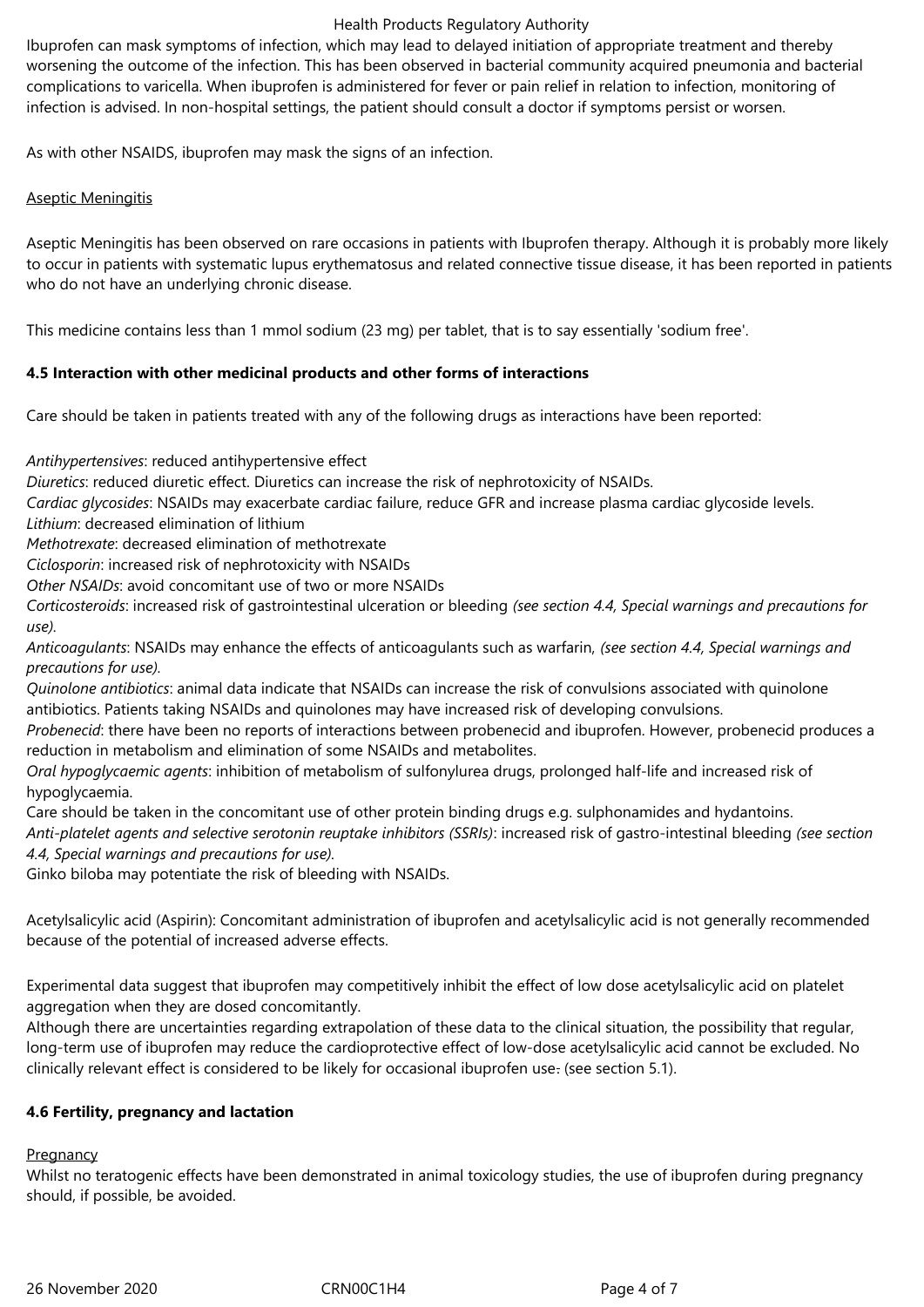#### Health Products Regulatory Authority

Congenital abnormalities have been reported in association with ibuprofen administration in man; however, these are low in frequency and do not appear to follow any discernible pattern. In view of the known effects of NSAIDs on the foetal cardiovascular system (closure of ductus arteriosus), use in late pregnancy should be avoided.

## Breastfeeding

In the limited studies so far available, ibuprofen appears in the breast milk in very low concentrations. Ibuprofen Pinewood is not recommended for use in nursing mothers.

## **4.7 Effects on ability to drive and use machines**

Not relevant.

## **4.8 Undesirable effects**

Adverse reactions reported from extensive post-marketing experience are tabulated below by System Organ Class and frequency. The following convention has been utilised for the classification of undesirable effects: very common (≥1/10), common (≥1/100, <1/10), uncommon (≥1/1,000, <1/100), rare (≥1/10,000 <1/1000), very rare (<1/10,000).

*Gastrointestinal:* The most commonly observed adverse events are gastrointestinal in nature. Peptic ulcers, perforation or GI bleeding, sometimes fatal, particularly in the elderly, may occur, *(see section 4.4, Special warnings and precautions for use).* Nausea, vomiting, diarrhoea, flatulence, constipation, dyspepsia, abdominal pain, melaena, haematemesis, ulcerative stomatitis, exacerbation of colitis and Crohn's disease *(see section 4.4, Special warnings and precautions for use)* have been reported following administration. Less frequently, gastritis has been observed.

Hypersensitivity: Hypersensitivity reactions have been reported following treatment with ibuprofen. Theses may consist of (a) non-specific allergic reaction and anaphylaxis, (b) respiratory tract reactivity comprising asthma, aggravated asthma, bronchospasm or dyspnoea, or (c) assorted skin disorders, including rashes of various types, pruritus, urticaria, purpura, angiodema and, very rare, bullous reactions including Stevens-Johnson syndrome and toxic epidermal necrolysis and erythema multiforme.

*Cardiovascular:* Oedema, hypertension and cardiac failure have been reported in association with NSAID treatment.

Clinical studies suggest that use of Ibuprofen, particularly at a high dose (2400 mg/day) may be associated with a small increased risk of arterial thrombotic events (for example myocardial infarction or stroke) (see section 4.4, Special warnings and precautions for *use).*

Other adverse events reported classed as uncommon for which causality has not necessarily been established include:

*Renal:* Impaired renal function, renal nephrotoxicity in various forms, including interstitial nephritis, nephritic syndrome and renal failure.

*Hepatic:* Abnormal liver function, hepatitis and jaundice.

*Neurological & special senses:* Visual disturbances, optic neuritis, headache, paraesthesia, depression, confusion, hallucinations, tinnitus, vertigo, dizziness, malaise, fatigue and drowsiness.

*Haematological:* Thrombocytopenia, neutropenia, agranulocytosis, aplastic anaemia and haemolytic anaemia.

*Skin and subcutaneous tissue disorders:* Photosensitivity (see 'Hypersensitivity' for other skin reactions). Not known: drug reaction with eosinophilia and systemic symptoms (DRESS syndrome). Acute generalised exanthematous pustulosis (AGEP).

Photosensitivity reactions (frequency unknown).

*Additional known side effects may occur rarely and include:* hearing disturbances, haematuria may occur. Rarely impaired renal function may have been reported. Very rarely aseptic meningitis may occur.

#### **Reporting of suspected adverse reactions**

26 November 2020 CRN00C1H4 Page 5 of 7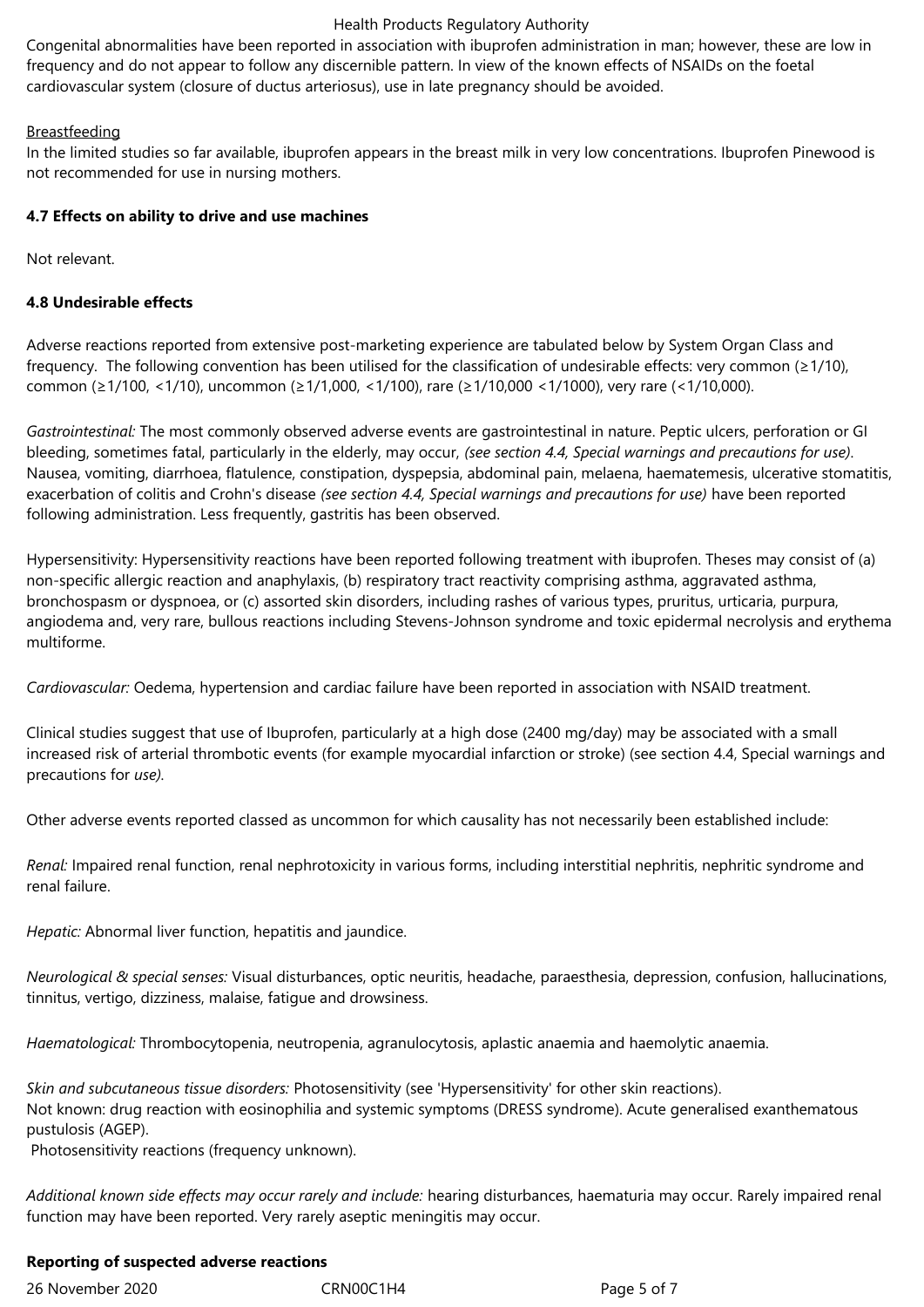adverse reactions via HPRA Pharmacovigilance Website: www.hpra.ie.

## **4.9 Overdose**

The following signs and symptoms of overdose have be[en reported: h](http://www.hpra.ie/)eadache, vomiting, drowsiness, loss of consciousness and hypotension. There is no specific antidote to Ibuprofen. Management usually includes gastric lavage associated with special care of plasma electrolytes and any other appropriate symptomatic relief. In serious poisoning metabolic acidosis may occur.

## **5 PHARMACOLOGICAL PROPERTIES**

#### **5.1 Pharmacodynamic properties**

Pharmacotherapeutic group: Anti-inflammatory and anti-rheumatic products, non steroids. ATC code: M01 AE01

#### Mechanism of action

Ibuprofen is a non-steroidal anti-inflammatory agent with analgesic and anti-pyretic activity. The analgesic activity of Ibuprofen is thought to be due to the inhibition of prostaglandin synthesis.

Experimental data suggest that ibuprofen may competitively inhibit the effect of low dose acetylsalicylic acid (aspirin) on platelet aggregation when they are dosed concomitantly.

#### Pharmacodynamic effects

Some pharmacodynamic studies show that when single doses of ibuprofen 400 mg were taken within 8 h before or within 30 min after immediate release acetylsalicylic acid dosing (81 mg), a decreased effect of acetylsalicylic acid on the formation of thromboxane or platelet aggregation occurred. Although there are uncertainties regarding extrapolation of these data to the clinical situation, the possibility that regular, long-term use of ibuprofen may reduce the cardioprotective effect of low-dose acetylsalicylic acid cannot be excluded. No clinically relevant effect is considered to be likely for occasional ibuprofen use (see section 4.5).

#### **5.2 Pharmacokinetic properties**

#### **Absorption**

Ibuprofen is absorbed rapidly after oral administration, is strongly plasma protein bound, and is excreted mainly in urine as metabolites. The drug has a half life of 2 hours.

#### **5.3 Preclinical safety data**

Not applicable.

#### **6 PHARMACEUTICAL PARTICULARS**

#### **6.1 List of excipients**

Maize starch Pregelatinised maize starch Colloidal anhydrous silica Sodium Starch Glycolate (Type A) Stearic Acid (HPMC) Hypromellose (E464) Talc Titanium Dioxide (E171) Erythrosine Aluminium Lake (E127)

#### **6.2 Incompatibilities**